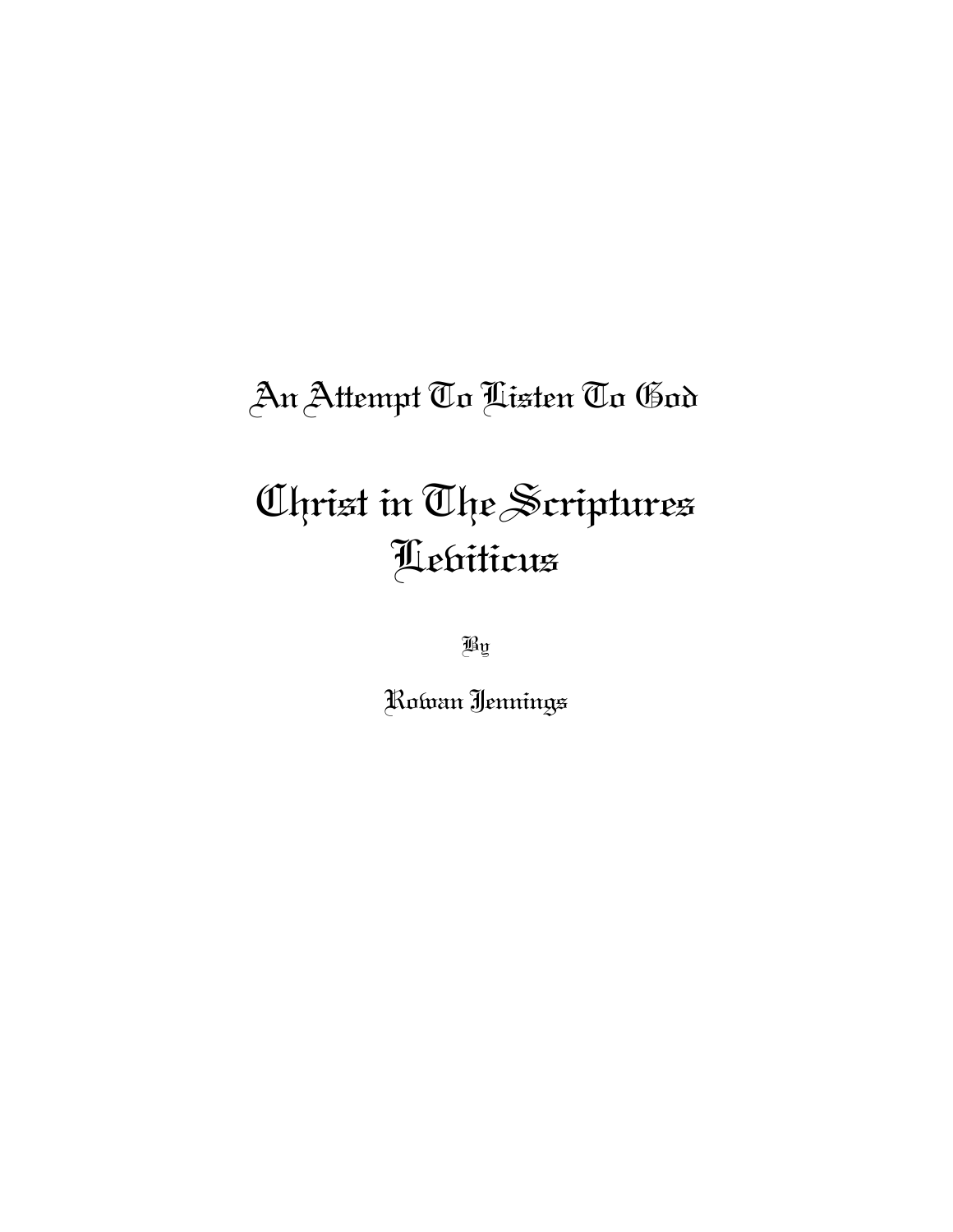#### **Introduction**

The types in Leviticus are all composite types, that is, they are multi foreshadowings of Christ, each part separate yet blending together presenting one beautiful picture. For instance, a picture could have a tree, a meadow, a church in the distance and a child. Each is complete in itself yet together they form the complete picture. Likewise, the types in Leviticus:

- a) There are five offerings, each presenting a distinct and different aspect of the person and sacrifice of Christ, yet they point to the one supreme all encompassing sacrifice.
- b) The Day of atonement also has a number of "mini" pictures of Christ. There is the High Priest, in his person, work and place of officiating, and his clothing, the bulls, the rams, the goats, the birds, the activities, and the spices of the incense are all little pictures. Our consideration will be the Day of Atonement as a composite, looking at it as a big picture and observing some truths from it.

It is observed that there is a distinct change in the writing after chapter ten. In chapters 1-10 the Lord is seeking to emphasize the holiness of God and the seriousness of sin. This is done by the necessity of sacrifices and the need for a priest. However, due to the sin of Aaron's two sons (ch. 10:1-2), God then began to teach them on a lower level, emphasizing the inward corruption of man and the world he lives in as a defiling place. In this section God deals with what a person can or cannot eat (ch. 11), this is followed by uncleanness due to giving birth (ch. 12). The next chapter is concerned with leprosy (ch. 13), whither it is in person, garment, or house (ch. 14), and finally contact with that which is defiled, defiles the individual (ch. 15). Evidently these are not sins. It is not a sin to have a baby or eat a pork sausage, so what is God seeking to teach the ancient Israelites and us today? Such is the holiness of God that even that which is defiling, disfigured, or dead, cannot be tolerated. It is evidences of sin. God wants man to realize that holiness cannot tolerate corruption. To reinforce this we observe the fact that there are more of the spoken words of God in Leviticus than any other book in the scriptures, and through those words God stresses His holiness. The table shows the relative words which emphasize sin and defilement in Genesis to Leviticus.

| Word         | No. of Refs. in<br><b>Genesis &amp; Exodus</b> | No. of Refs. in<br><b>Leviticus</b> |
|--------------|------------------------------------------------|-------------------------------------|
| <b>Blood</b> | 26                                             | 65                                  |
| Unclean      |                                                | 82                                  |
| Clean        |                                                | 34                                  |
| Defile/ed    |                                                | 21                                  |
| Sin          |                                                | 50                                  |
| Holy         | 45                                             | 77                                  |

The end of Exodus records: "Moses was not able to enter into the tent of the congregation" (Ex. 40:35) yet Leviticus states: "And Moses and Aaron went into the tabernacle of the congregation" (Lev. 9:23). How can this change be made possible? Moses and Aaron were still sinful men, God was still holy, so how was the change effected? The answer is that between Ex. 40:35 and Lev. 9:23 there are sacrifices and a priest.

If, in the first section there is emphatically taught the carefulness with which man could approach God (ch. 1:1), in this section the emphasis is on how careful the priest must be when approaching God. Position before God in grace does not mean man could be presumptuous in approaching God, nor that the people could live carelessly with God in their midst. Though God encouraged the people to approach Him (Lev. 1:1), they would have been very cautious about approaching Him for they had seen the manifestation of Him at Sinai, and it was frightening (Ex. 19:12-13). Consequently, that would have listened very carefully to the instructions God gave on how they were to approach.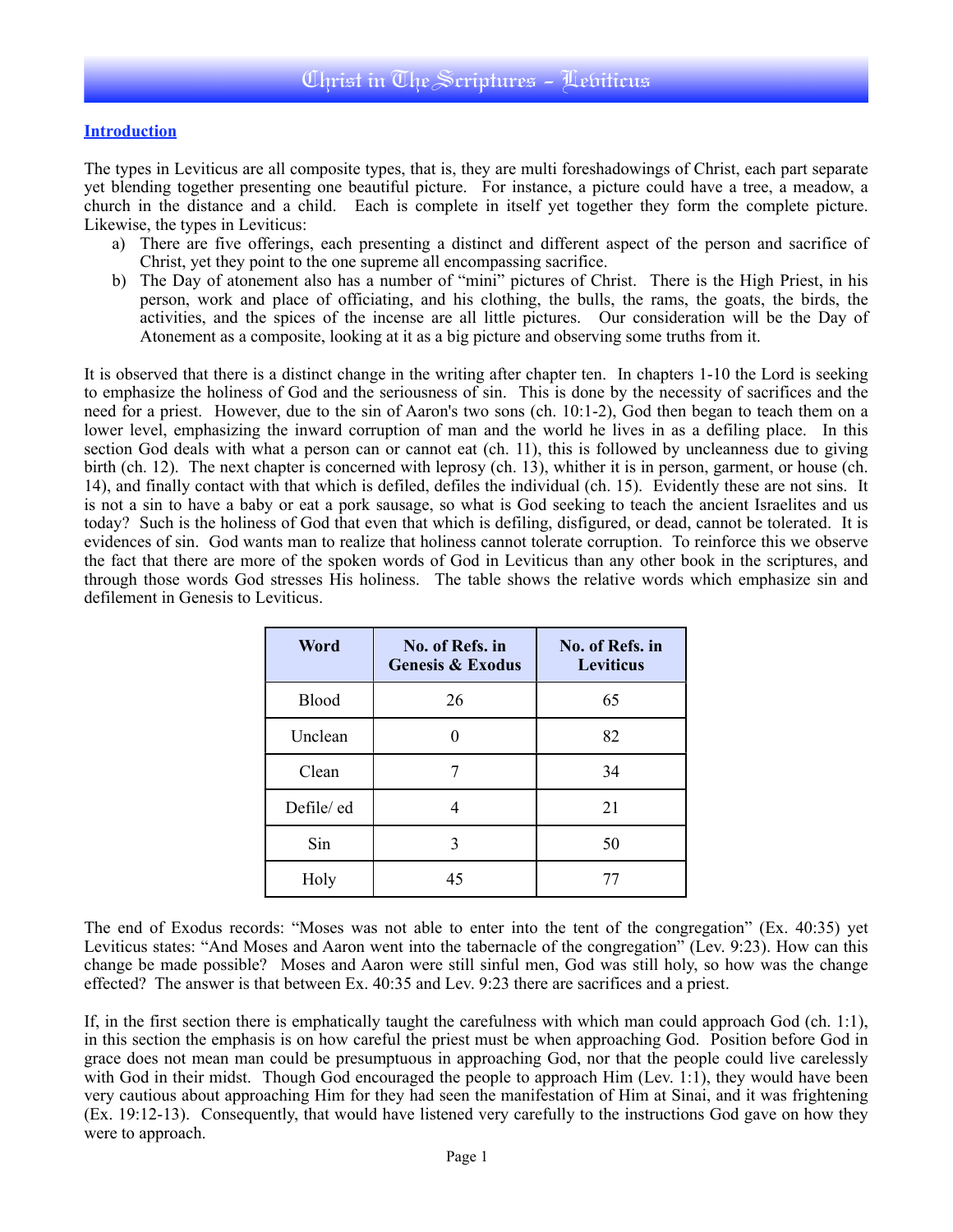Before entering the Holiest of all, the high priest had to walk through the Holy place. As as he walked toward the Holiest of all, he walked "in the light" of the lamp-stand. In that approach he moved horizontally, but when we come to God it is spiritual and vertical. The priest progressed from walking in the light to the Holiest of all. We, in approaching God, are automatically in the Light.

There is one question to be faced: "Since there was a sacrifice for the whole congregation, if a sin had been committed unwittingly (Lev. 4:13-21), why have a day of Atonement?" For instance, Achan sinned in that which he stole and hid, the entire congregation was unaware of it (Josh. 7:1, 18-24). When there was an awareness of a sin committed the suitable sacrifices were to be offered (Lev. 4:14-21). But, other sins could be committed about which the congregation knew nothing and they never came to the light, what then? That is where the Day of Atonement comes into effect. It was the gracious provision of God for sins committed, of which as individuals and a congregation knew nothing, by which He could still dwell among them. When we consider that there are twenty-seven words used to indicate what sin is, how could we then know the multitude of sins we commit?

Another observation is that when the whole congregation sinned, the sacrifice was a bull (Lev. 4:13-21). It should be observed that the word translated "bullock" does not indicate a bullock which is a castrated animal, and consequently unfit for sacrifice, but it is simply a "bull".

Atonement was made on the Day of Atonement (Lev. 16:6, 10, 16, 21-22, 30, 34) but by the sacrifice of the Lord sin was put away (Heb. 9:26). On that ancient day the High Priest entered the holiest of all with the blood of the animals (Heb. 8:3; 9:12) and so effected cleansing for the nation. In the lovely enactments of the Day of Atonement we see in type the Lord bearing the judgment for sins (Isa. 53:5; 1 Pet. 2:24) and taking iniquity away (2 Cor. 5:19). It must not be thought that because the High Priest carried the blood into the Holiest, that the Lord entered Heaven carrying His blood. He entered into Heaven by virtue of His blood, and by divine grace we enter the holiest by the same precious blood.

The hymn writer wrote:

Eternal Light, Eternal Light, how pure the soul must be To shrink not, but with calm delight can live and look on Thee.

How then can I approach God? I approach God by virtue of the richness of the sacrifice of Christ.

#### **The Background**

The chapter begins with a solemn remembrance, the judgmental death of the two sons of Aaron (ch. 10:1-2) and with it a solemn warning (ch. 16:2). The sin of Nadab and Abihu was not the worshipping of a false God but the false worshipping of the true God. These two men died seemingly on the very day of their consecration. Ezekiel's wife died on the very day Jerusalem was taken. In both cases they were sovereign acts of God. Regarding Aaron's sons, it was a judgment against their presumptuousness. In the case of Ezekiel's wife, it was Ezekiel's response to that death that signified the response of the people to the fall of Jerusalem.

#### **The Day Of Atonement**

The first observation is that the chapter dealing with Day of Atonement contains a series of doublets:

| <b>Series of Two's</b>                | Reference                                                                |
|---------------------------------------|--------------------------------------------------------------------------|
| I wo names                            | 1. Day of Atonement (Lev. 23:27)<br>2. A Sabbath of rest (Lev. 16:31)    |
| Two aspects of sin are repeated twice | "Because of their transgressions in all their sins."<br>(Lev. 16:16, 21) |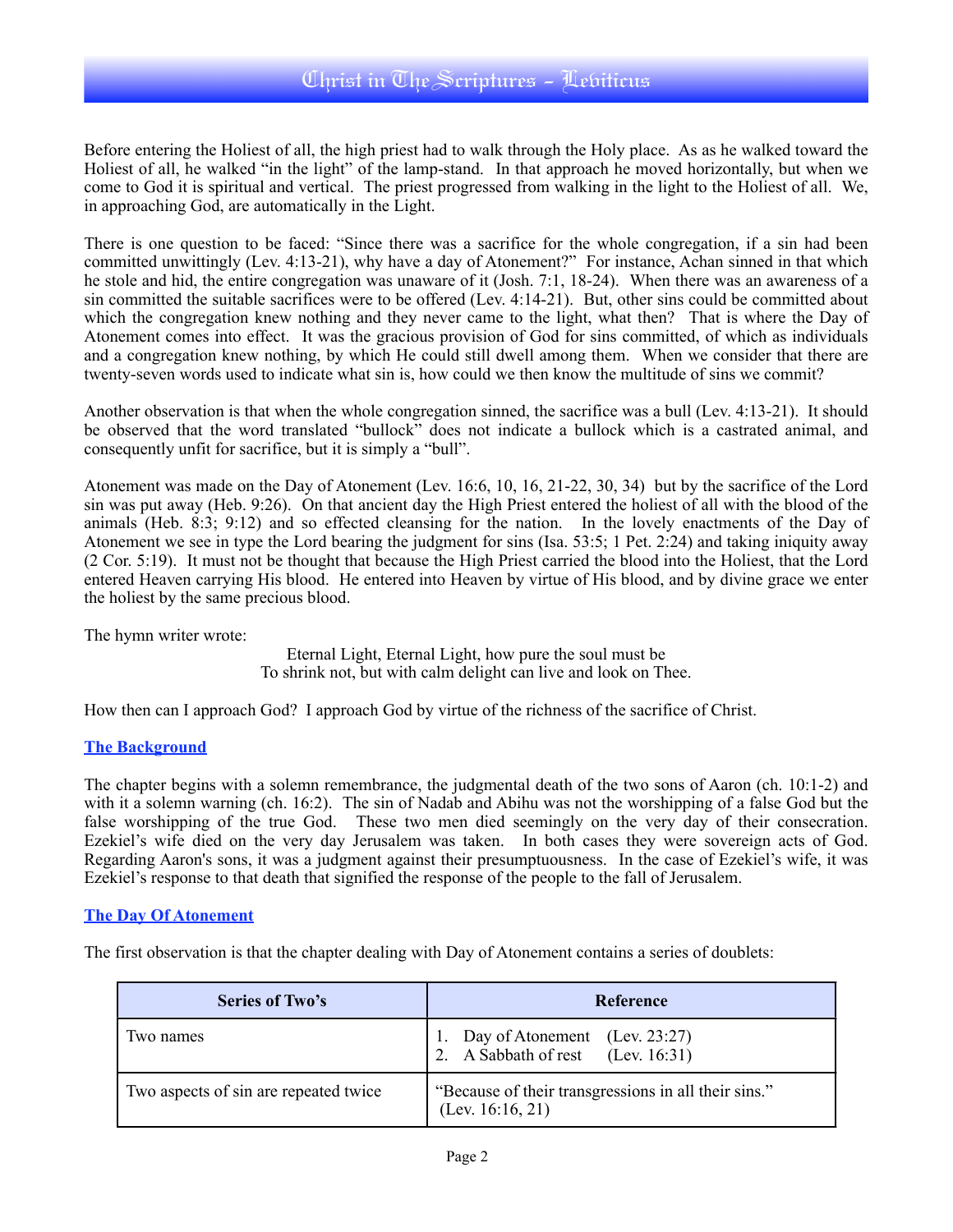## Uhrist in The Scriptures - Lebiticus

| <b>Series of Two's</b>                                   | <b>Reference</b>                                                                                                                         |  |
|----------------------------------------------------------|------------------------------------------------------------------------------------------------------------------------------------------|--|
| Two places for burning the offering                      | On the altar<br>(Lev. $16:25$ )<br>$1_{-}$<br>Outside the camp (Lev. 16:27)<br>$\overline{2}$ .                                          |  |
| Two clouds                                               | The cloud of God's glory<br>(Lev. $16:2$ )<br>1.<br>The cloud from the fire and incense (Lev. 16:12-13)<br>$\overline{2}$ .              |  |
| There is the emphatic recollection that<br>two sons died | The two sons of Aaron, Nadab and Abihu<br>$(Lev. 10:1-2)$                                                                                |  |
| Two sorts of offerings                                   | Sin offerings and burnt offerings (Lev. 16:3)                                                                                            |  |
| Two goats                                                | One slain and the other set free, the scapegoat<br>(Lev. $16:8-10$ )                                                                     |  |
| Two changes of clothing                                  | Garments of glory and beauty, and linen garments<br>(Lev. 16:4, 23-24)                                                                   |  |
| Two furnishings the blood is sprinkled on                | The mercy seat $(Lev. 16:14)$<br>$\mathbf{1}$ .<br>The brazen altar (Lev. 16:18-19)<br>$2_{-}$                                           |  |
| Two unknown men                                          | The one who led away the scapegoat (Lev. 16:21-22)<br>1.<br>The man who carried the bull outside the camp (Lev.<br>$2_{-}$<br>$16:27-28$ |  |
| Two places for burning the offering                      | The altar and outside the camp (Lev. 16:25, 27)                                                                                          |  |

#### **What does "atonement" mean?**

There is the suggestion that the word "atonement" means to make it at-one-ment. One has said that this is entirely fanciful, nevertheless, while one may argue over the preciseness of the definition, yet by the very ways the Hebrew word is used it does signify reconciliation being so translated (Lev. 8:15). Reconciliation means discord removed and oneness restored.

What then does the word "atonement" mean? William Wilson, in his Old Testament Word Studies, gives these definitions: "to cover, to cover sin, or to secure the sinner from guilt or punishment". He adds: "This word conveys the idea both of pacification of wrath, and of the covering of transgression, but does not seem to express of itself the idea of full and adequate satisfaction for sin".

"Atonement" is an Old Testament doctrine. Therefore, is a shadow of the fulness of salvation, and as the Holy Spirit informs when He said they "were not the very image" (Heb. 10:1). Consequently, we are not to be surprised when "atonement" is only mentioned once in the New Testament (Rom. 5:11), and the word ought to be "reconciliation". Therefore, in the strictest sense our sins are not atoned for, they are not just covered, but are cleansed (1 Jn. 1:7), for God had brought us into something grander than being atoned. This does not mean it does not have seed truths for us as also the other types do, but it still was a shadow of the, real that is Christ.

The Hebrew word in its first occurrence, which according to the law of first mention, means "to cover". "Make thee an ark of gopher wood . . . thou shalt pitch (kaphar) it within and without with "kaphar" (Gen. 6:14). Thus in its seed form it indicates that which protected from the judgment of God on an ungodly world. Later Jacob was going to meet Esau, his brother, one whom he had wronged and knew he deserved Easu's wrath to be vented on him. He sent a gift and said: "I will appease him", that is nullify his anger by trying to restore in part that which he was deprived of (Gen. 32:20). Later still, Aaron was to make "atonement for the altar". Evidently since the altar was not a living thing and was amoral, it could not have done wrong to deserve the wrath of God as with the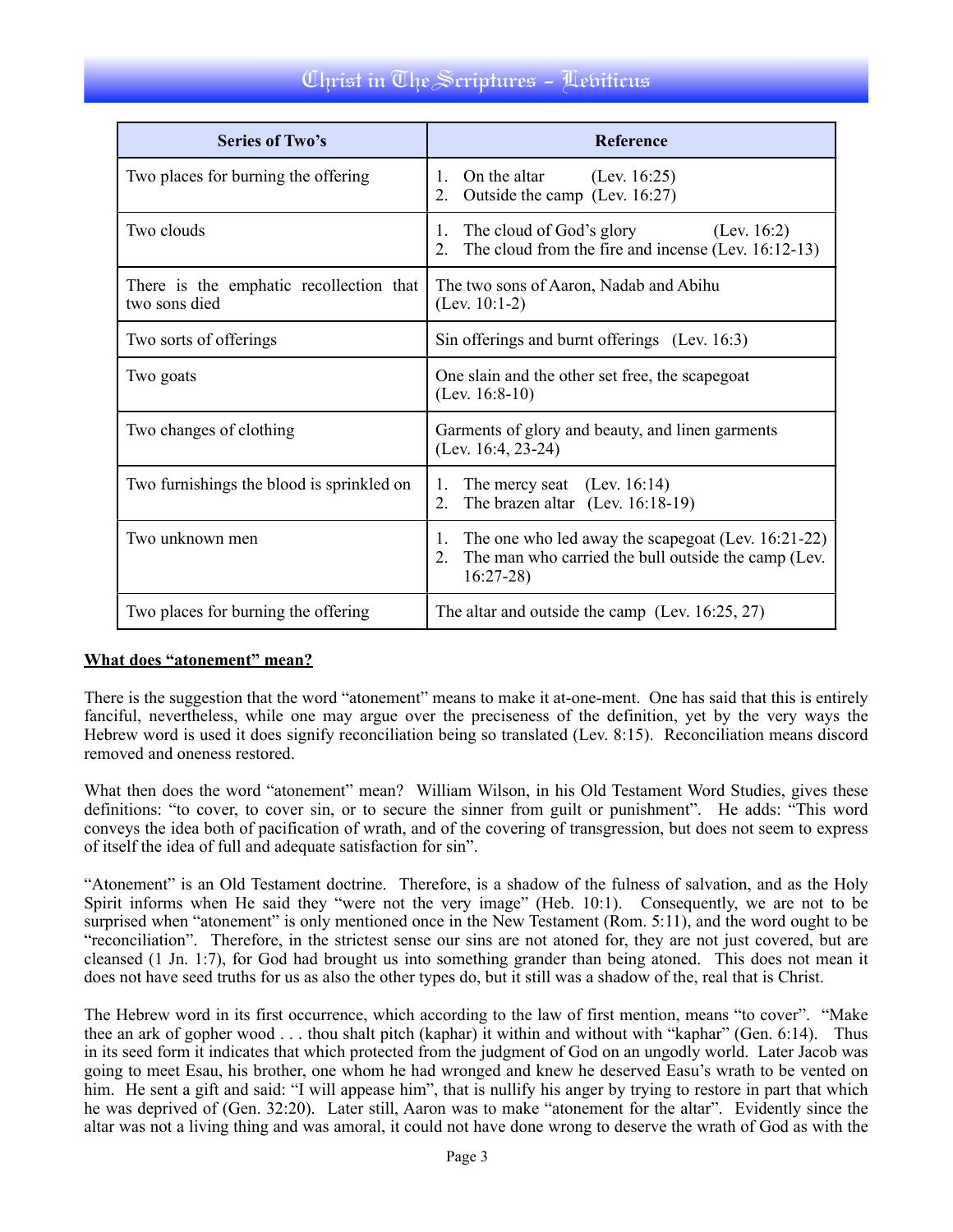men the flood destroyed. Neither could it, in itself, deprive another of that which was rightfully theirs as Jacob had done. So, why did the altar need atonement? (Ex. 29:37) That is another study.

The word atonement is translated: "forgiven" (Deut. 21:8); "merciful" (Deut. 32:43); "purged" (1 Sam. 3:14); "pardon" (2 Chron. 30:18); "pacify" (Prov. 16:14); "disannulled" (Isa. 28:18); "put it off" (Isa. 47:11); and "to make reconciliation" (Ezek. 45:15).

With this is mind the word means:

- a) To cover from the deserved wrath of God on man by means of a sacrifice.
- b) Through that sacrifice, which stems from the mercy of God, man can be forgiven, pardoned, and reconciled.
- c) Their sins disannulled, and by which the wrath of God's justice against man's rebellion can be pacified.

Some may say "God does not need to be pacified". This is to ignore the fact that: "God is angry with the wicked every day" (Psa. 7:11), and man is "treasuring up wrath against the day of wrath" (Rom. 2:5).

God must not lose anything. He who was wronged, must have that in which He was wrong restored, and a fifth added (Lev. 5:16). It is this the Psalmist spoke of when speaking prophetically of the Lord. He said: "Then I restored that which I took not away" (Psa. 69:4). The work of Christ on the cross removes the guilt of my action which demanded the righteous judgment and wrath of God, thereby God's justice is satisfied and He rests. Reconciliation is a result, as is justification and propitiation.

The deity of Christ establishes the infinite intrinsic value of his person. Since Jesus Christ is the God-man, truly God and truly man, His death is of infinite intrinsic value and all-sufficient as a sacrifice. The book of Hebrews clearly says that the sufficiency of Christ's death negated the need for additional sacrifices (Heb. 10:10, 26).It is of interest to observe that in the cleansing on the Day of Atonement, there is no mention of forgiveness.

#### **The chronological order for the day's events**

The Day of Atonement began like ever other day. The morning sacrifice had to be sacrificed, the lights on the candlestick had to be trimmed, and the sweet incense burned (Ex. 30:7). But, it was also unlike any other day because it was the only "feast" which was characterized by "humbling their souls" (Lev. 16:31; 23:27; Num. 29:7). This meant careful self examination before God. Irrespective of what day it was, first, second, fifth (as we would say, Monday, Tuesday, etc., they did not name the days for centuries later) it was to be a "Sabbath" which meant no unnecessary work would be done (Lev. 23:26-32). Anyone doing such would be put to death (Lev. 23:29).

The chronological order seems to be:

- a) The high priest brings into the court five animals. A bull for a sin offering and a ram for a burnt offering. These were for himself and his family. There was also brought in for the people two he-goats for a sin offering and a ram for a burnt offering.
- b) Having washed his body and changed into the linen clothes (Ex. 28:39; Lev. 16:4) Aaron was ready to begin the prescribed ritual.
- c) He slaughtered the bull for his own sin offering (Lev. 16:6, 11).
- d) He then took the blood of the bull, a censer of burning coals, and two handfuls of incense (Lev. 16:12)
- e) Having entered the Holiest he puts the incense upon the coals and creates a cloud (Lev. 16:13)
	- i) Thus there were two clouds in the Holiest of all, the Cloud indicating the presence of God and the cloud prefiguring the perfections of the Lord (Lev. 16:2; 13).
- f) Dipping his finger in the blood of the bull he sprinkles it "upon the mercy Seat eastward; and before the mercy Seat" seven times (Lev. 16:14).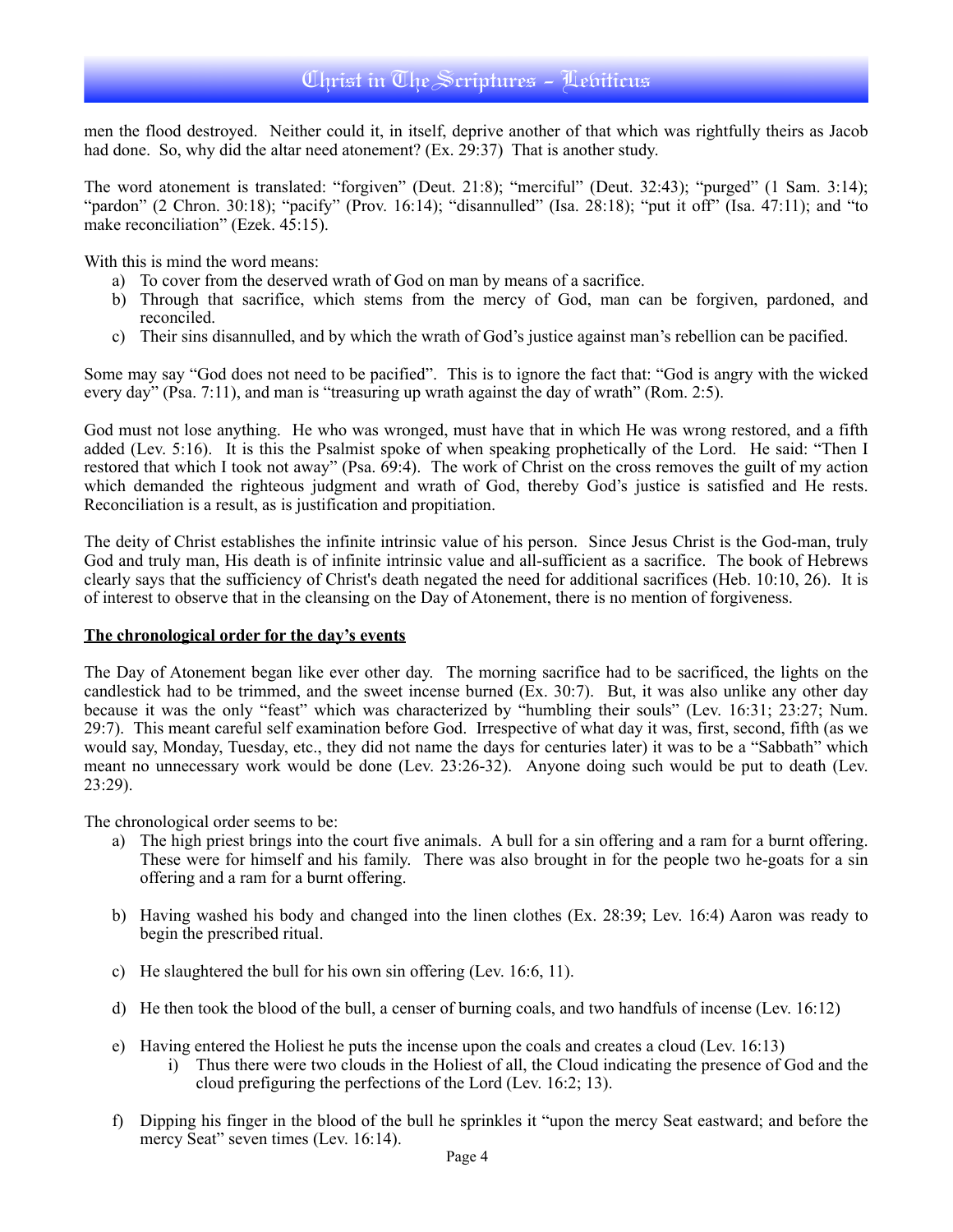- g) Going out to the court he casts lots for the two goats, and the one on which the Lord's lot fell was to be a sin offering (Lev. 16:9) and was slain (Lev. 16:15).
- h) The blood of that goat was then brought "within the vail" and it too is sprinkled seven times "upon and before the mercy seat" ( Lev. 16:15)
- i) He then made atonement for the holy place because of two matters: "The uncleanness of the children of Israel and because of their transgressions in all of their sins" (Lev. 16:16).
- j) Then going out to the brazen altar (I take this to be the brazen altar because of that which is said in verse 23: "And Aaron shall come into the tabernacle of the congregation"). It may be that some might think that because it says: "before the Lord" (v. 18), it means the golden altar, but the expression is used of:
	- i) The bull being killed which was on the North sided of the altar in the court. (Ex. 29:11)
	- ii) The bread and animal parts taken from Aaron and his sons were burnt on the "altar of burnt offering . . . before the Lord". (Ex. 29:22-25)
	- iii) Three times a year all the males presented themselves "before the Lord" and they never came into the holy place, that is the first room of the tabernacle (Ex. 34:23). Thus, the expression "before the Lord" does not always specify the holy place, rather, at times it means in the conscious presence of God.
- k) He then brings the live goat, and putting his hands on its head confesses over it: "all the iniquities of the children of Israel, and all their transgression in all their sins" (Lev. 16:21).
- l) The goat is then given into the hands of a fit man who brings it into the wilderness, an animal never to be seen again. (Lev. 16:22)
- m) Coming into the tabernacle, the priest removes the linen garments, washes in the water presumably at the laver, and puts on his garments of glory and beauty and offer the burnt offerings for himself and the people. (Lev. 16:24)
- n) Finally, the fat of the sin offering was burned on the altar (v. 25), and the remains of the bull and the goat were taken outside the camp where they were burned (v. 27). Those who had been rendered unclean by handling the animals on which the sins of Aaron or the people were laid were to wash themselves and then return to camp (vv. 26, 28).

#### **The Fit Man**

In disposing of the ashes of the burnt offering it was the priest who carried them outside the camp (Lev. 6:11); with the ashes of the red heifer it was a man that is clean (Num. 19:9); and with the ashes from the sacrifices on the Day of Atonement it was a fit man. I would understand it to be either a priest or a Levite (Ezra 6:20).

When it is the burnt offering the emphasis is on the office of the man, in the red heifer it is on his being clean, and in Lev. 16 it is his being fit. This is the only time the word translated "fit" is used in the scriptures, and it indicates a man who is ready and has the ability. Only Christ could be both the scapegoat and the fit man. He alone had the ability to take sins away in perpetuity by His burial and resurrection. The man went away with the goat but came back alone, the sins of the past year were gone forever, but the man was back. Thus, the goat and the man are two pictures of the same event. The goat prefiguring our Lord as He took our sins away, and the man as Christ, the man of the hour, who alone could put them away and come back forever. I cannot help but think of the old hymn:

> Living He loved me, dying He saved me And buried He carried my sins far away Rising He justified freely forever One day He's coming, oh, glorious day. Page 5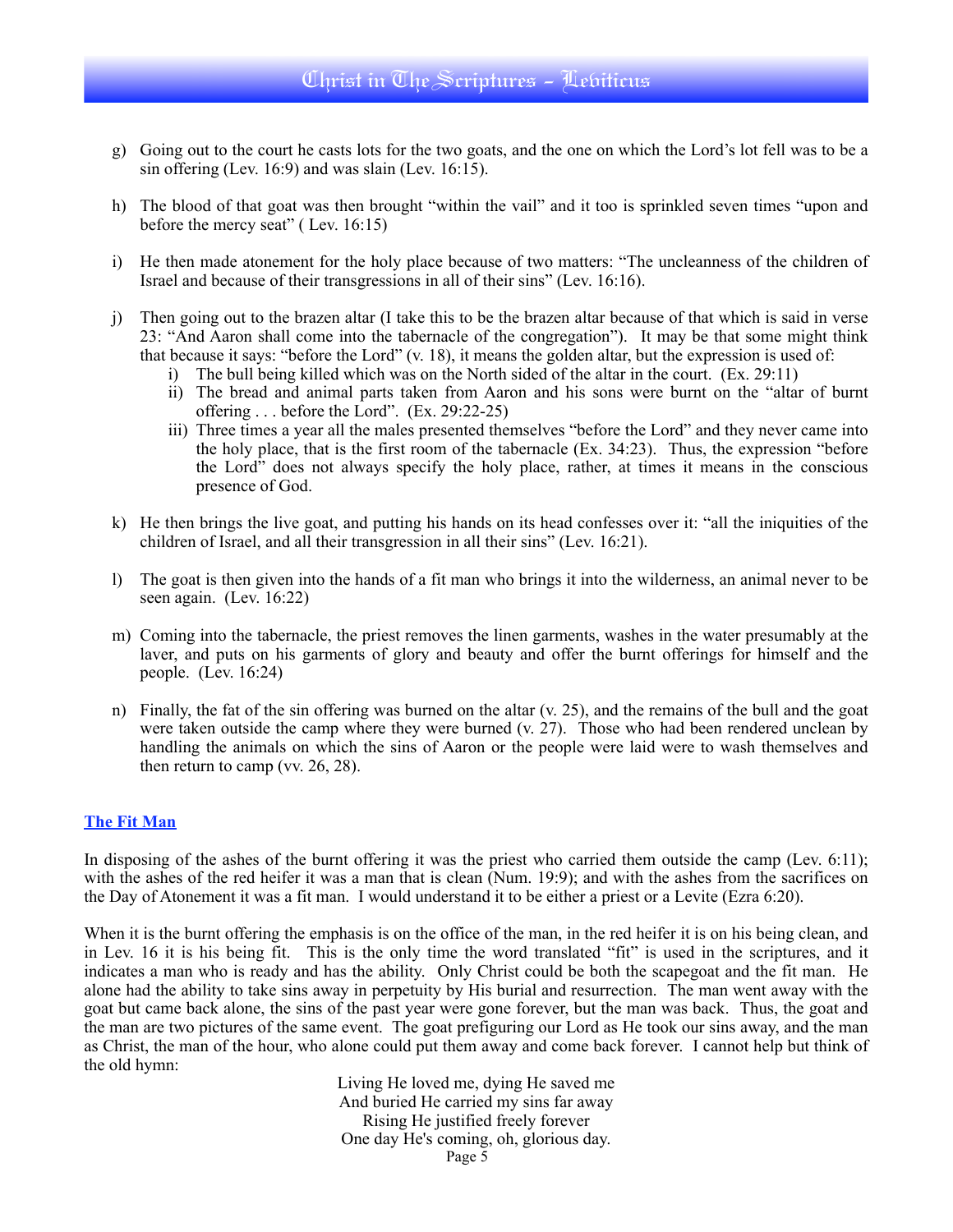### Uhrist in The Scriptures - Lebiticus

The people heard the priest confess their sins over the animal, perhaps they saw him laying his hands on the animal, symbolically their sins upon the animal, and it was done in daylight. However, when Christ bore our sins man never saw their sins being laid upon Christ, despite it being daylight, it was a scene clothed in darkness. Man did hear that awful cry: "Eli, Eli, lama sabachthani" (Matt. 27:46). In type, the execution of the first goat and the transference of sins by the man on the second goat had to be two events showing two different truths, but when it came to our Lord, they were the same event.

The terms that are used for the experience of our Lord when bearing the punishment for our sins are beyond fathoming. Consider the words used to describe the afflictions of our Lord:

- a) "Made Him to be sin for us" (2 Cor. 5:21)
- b) "Cursed is every one that hangeth on a tree" (Gal. 3:13)
- c) "Bare the sins of many" (Heb. 9:28)
- d) "He was wounded . . . bruised . . . chastisement . . . stripes" (Isa. 53:5)

Mere words can never convey the intensity of the pains He bore, and it is only as the Holy Spirit enlightens us to a little of what those sufferings entailed that we can appreciate them. At this point a question must be asked: When Christ was being made "sin for us" under the "curse of God" and "baring the sins"; or was wounded, bruised, chastised, and smitten; did man or demonic beings have any part in those vicarious sufferings of the Lord for sin?"

I ask this because it is taught:

- a) That when the Lord cried "It is finished" it was not really finished, and that He had to go into hell and there He was afflicted by satanic hordes.
- b) That the Lord suffered for the entire six hours He hung on the cross.
- c) Still others teach that it was only in the last three hours, those when the scene was clothed in darkness, that the Lord suffered for sins.

Is this just a matter of semantics or does it really matter? I see it as important for the following reasons:

- a) We do know the Lord hung on the tree for at least six hours, but after the darkness had passed we do not know how long He was seen by man in the returning light. I suspect that it was only a matter of minutes for God will not let His beloved suffer one iota of a minute longer than necessary. Interestingly, there is no record of any mocking afterward. I believe it was at that time they saw His visage marred more than any man's and His form more than the sons of men. The centurion, and they that were with Him . . . saw the earthquake . . . feared greatly" (Matt. 27:54).
- b) As I read the inspired word, it seems that as the darkness was receding and light was beginning to come, He spoke three times.
	- $\hat{i}$  "My God, my God, why hast Thou forsaken me?";
	- ii) "I thirst"; and
	- iii) "Father into Thy hands I commend my spirit".

It was light enough, for the man was able to run and get the vinegar, and put it to the Lord's mouth (Matt. 27:46-48). "It is finished" was spoken immediately afterward, followed by the words: "Father into Thy hands I commend my spirit". Many women had waited through the darkness (Matt. 27:55).

I do not touch the subject of satanic hordes punishing Christ in Hell for that is so blasphemous I am surprised any believer would accept it. The decision to be made is: "Did Christ suffer for sins the entire six hours on the cross, or only in the last three? It must be observed that there is a distinction made by the Holy Spirit between the two sets of three hours. We read: "And when the sixth hour was come, there was darkness over the whole land until the ninth hour" (Mk. 15:33). Those who teach our Lord suffered vicariously for the entire duration of His time on the cross will use the words of Paul and Peter when they wrote: "Cursed is every one that hangeth on a tree" (Gal. 3:13) and He bore "our sins in His own body on the tree" (1 Pet. 2:24). Neither of these indicate duration but are dealing with the fact that He bore our sins on the tree.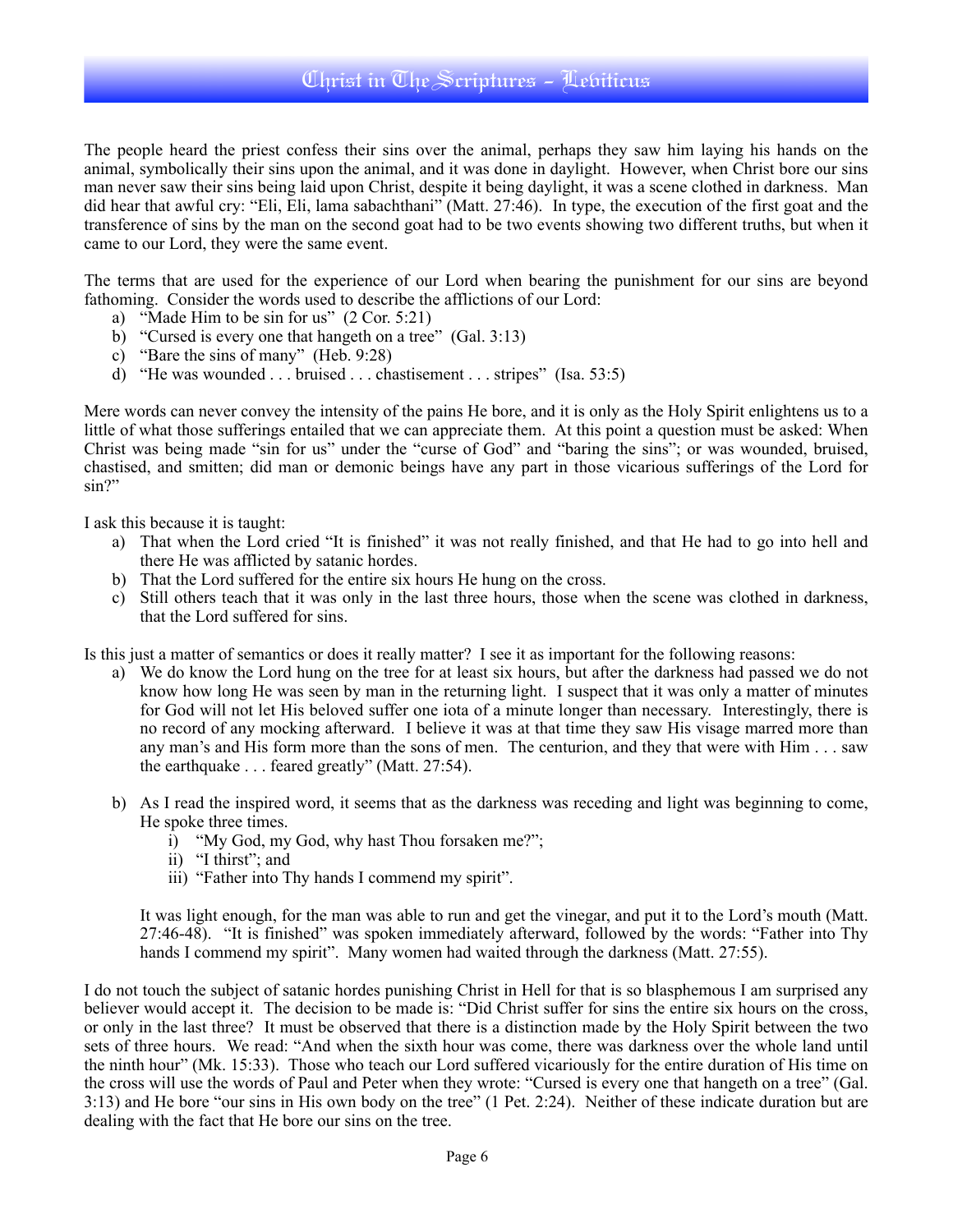Indeed, there is not a single case where the words "on the" (1 Pet. 2:24) occur in the New Testament that it signifies an entire duration. Furthermore, it has been stated that the word "on", in 1 Pet. 2:24, means "up to" so that the passage reads: "He bare our sins in His own body up to the tree". Robertson in His "Word Pictures" translated it: "Upon the tree" as does the ASV, Montgomery, and Young's literal. Darby has it "on" as does RSV, and Webster. In none of these is there any hint of "up to". The only version which so translates it as "to the tree" is the Aramaic. I submit that none of these two passages are proof texts that the Lord suffered vicariously for the entire time on the cross, but rather it is man putting an interpretation on them. But, this does not prove it was exclusively in the hours of darkness He suffered at the hand of God. That is now to be considered. It is not sufficient to say: "He suffered for sins in the three dark hours". There must be the presentation of evidence.

a) Observation No. 1

Nowhere is there a specific scripture that says it was only in the last three hours He suffered for sins. But, there is not specific scripture to present the Trinity. It is believed because of the evidence, and the same goes for the three hours.

b) Observation No. 2

When our Lord cried: "My God, my God, why hast Thou forsaken me", if that forsaking was for the entire six hours, in what way did He call God Father at the same time? Did man have a part in the afflicting of Christ for my sins, for man did afflict Him in the three hours of light (Matt. 27:34-44)? Was He forsaken by the Father? Therefore, if our Lord was being forsaken by God during the first three hours and called God Father, does this mean that the soul damned by God will be able to look and call God Father, a privilege they could not do on earth? In those first 3 hours the Lord prayed for His tormentors. Will this happen the Christ rejector?

If I believe the sufferings in the two sets of three hours were different, and believing, I understand the distinctions to be as the following table shows:

| <b>First 3 hours</b>            | <b>Last 3 hours</b>              |
|---------------------------------|----------------------------------|
| Suffering from the hand of man  | Suffering from the hand of God   |
| Suffering to be our High Priest | Suffering to be our Saviour      |
| Sins were not dealt with        | Sins dealt with                  |
| Suffering for His righteousness | Suffering for my unrighteousness |
| Suffering sympathetically       | Suffering vicariously            |

#### **The Double Picture Through The Goats**

I want to make it clear that I am only skimming the surface of this sacrifice. Many are the untouched pictures which can be developed.

The goat is one of the richest foreshadows of our Lord, for apart from any other observation, it is connected more often with the sin offering than any other animal. The word from which its Hebrew name comes means: "to be strong, prevail to strengthen". Automatically there is brought to mind the words: "crucified through weakness" (2 Cor. 13:4), but He was "raised in power"  $(1 \text{ Cor. } 15:43)$ .

This animal is used relative to:

- a) Purchasing being the price of a field. (Prov. 27:26, Matt. 13:44)
- b) Comely, pleasant, beautiful in movement. (Prov. 30:29-31)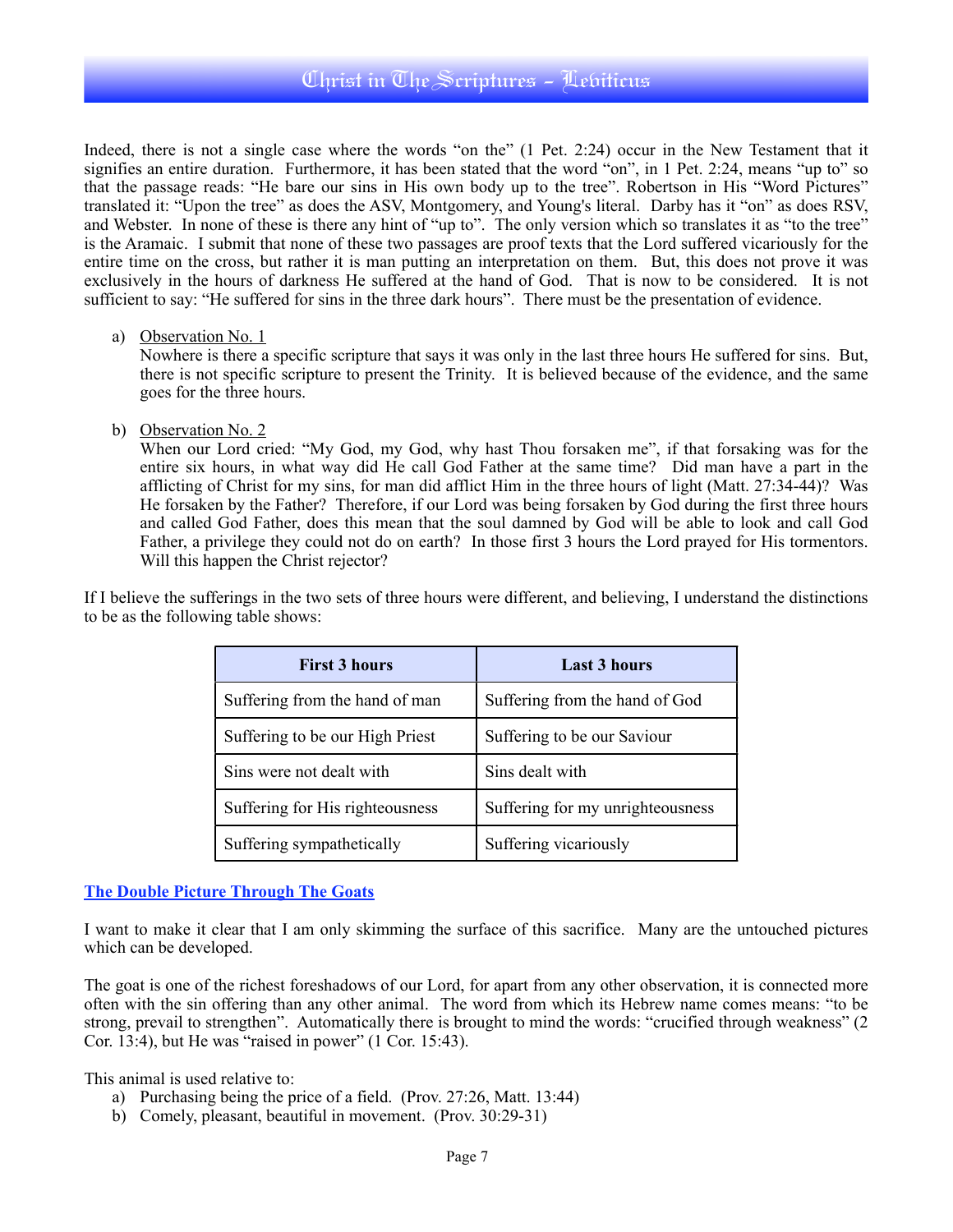- c) Unrelenting, persistence, and power (Dan. 8:4). As such, this animal displays the Lord's undeviating, fulfilling God's plan for Him, and in doing so:
	- i) His resoluteness and confidence
		- 1. "For the Lord GOD will help me; therefore shall I not be confounded: therefore have I set my face like a flint, and I know that I shall not be ashamed." (Isa. 50:7)
	- ii) His facing humiliation
		- 1. "The Lord GOD hath opened mine ear, and I was not rebellious, neither turned away back. I gave my back to the smiters, and my cheeks to them that plucked off the hair: I hid not my face from shame and spitting." (Isa. 50:5-6)
	- iii) His glorification
		- 1. "And it came to pass, when the time was come that he should be received up, he steadfastly set his face to go to Jerusalem." (Lk. 9:51)

However, there is one point emphasized three times in Lev. 16 it is "alive" (vv. 10, 20, 21). The goat that was killed prefigured our Lord suffering and His death for sin, but that is now over. Unlike the sacrificed goats which had to be repeated year after year, the sacrifice of our Lord never again needs to be repeated. This one is alive, prefiguring our Lord as the living One who had carried our sins away, never to be brought back again. Paul writes: "We shall be saved by His life" (Rom. 5:10) that is, because of His resurrection we are justified (Rom. 4:25). He being resurrected, our faith is not in vain, we are not in our sins (1 Cor. 15:17).

How far are our sins removed from us?

- a) "As far as the East is from the West, so far hath He removed our transgressions from us." (Psa. 103:12)
- b) "Thou hast cast all my sins behind thy back." (Isa. 38:17)
- c) "I am He that blotteth out thy transgressions for mine own sake, and will not remember thy sins." (Isa. 43:25)
- d) "I have blotted out, as a thick cloud, thy transgressions." (Isa. 44:22)
- e) "I will forgive their iniquity, and I will remember their sin no more." (Jer. 31:34)
- f) The handwriting against us is blotted out. (Col. 2:14)

#### **Lessons To Be Learnt**

The lessons were very stark. One cannot be casual with God, or just approach Him in whatever way pleases the individual. God is not only morally superior to us, but in positional glory He is to be feared. There ought to be respect for people of position be they monarch, dictator, judge or police officer. How much then for God, the Almighty.

On this day the High Priest goes on a journey. It begins outside the court and then all else is within the court, the Holy place, and the holiest of all. On other days of the year people could be in the court to offer their offerings, the priests could be inside the Holy place performing their duties, but this day was different. It was a man totally alone with God.

It is observed that the bull was for Aaron and his house, the priestly family. How blessed to see our High Priest.

He puts the fire on the incense in the holy of holies and it's cloud arises. Oh what a picture, a man standing in the presence of God, standing on blood sprinkled ground, standing before the throne of God sprinkled with blood and enveloped in the fragrance of the incense from the coals. We stand before God and are "in Christ", in that man who in the crucible of the fire of God His fragrance arose.

#### **Some of The Truths Of The Day Of Atonement And The New Testament**

Hebrews 9 is a chapter that is completely devoted to contrasting the Day of Atonement with the sacrifice of our Lord. Indeed, in that chapter there are the following references to that day:

a) The golden censer (v. 4). Inside the veil on the Day of Atonement only.